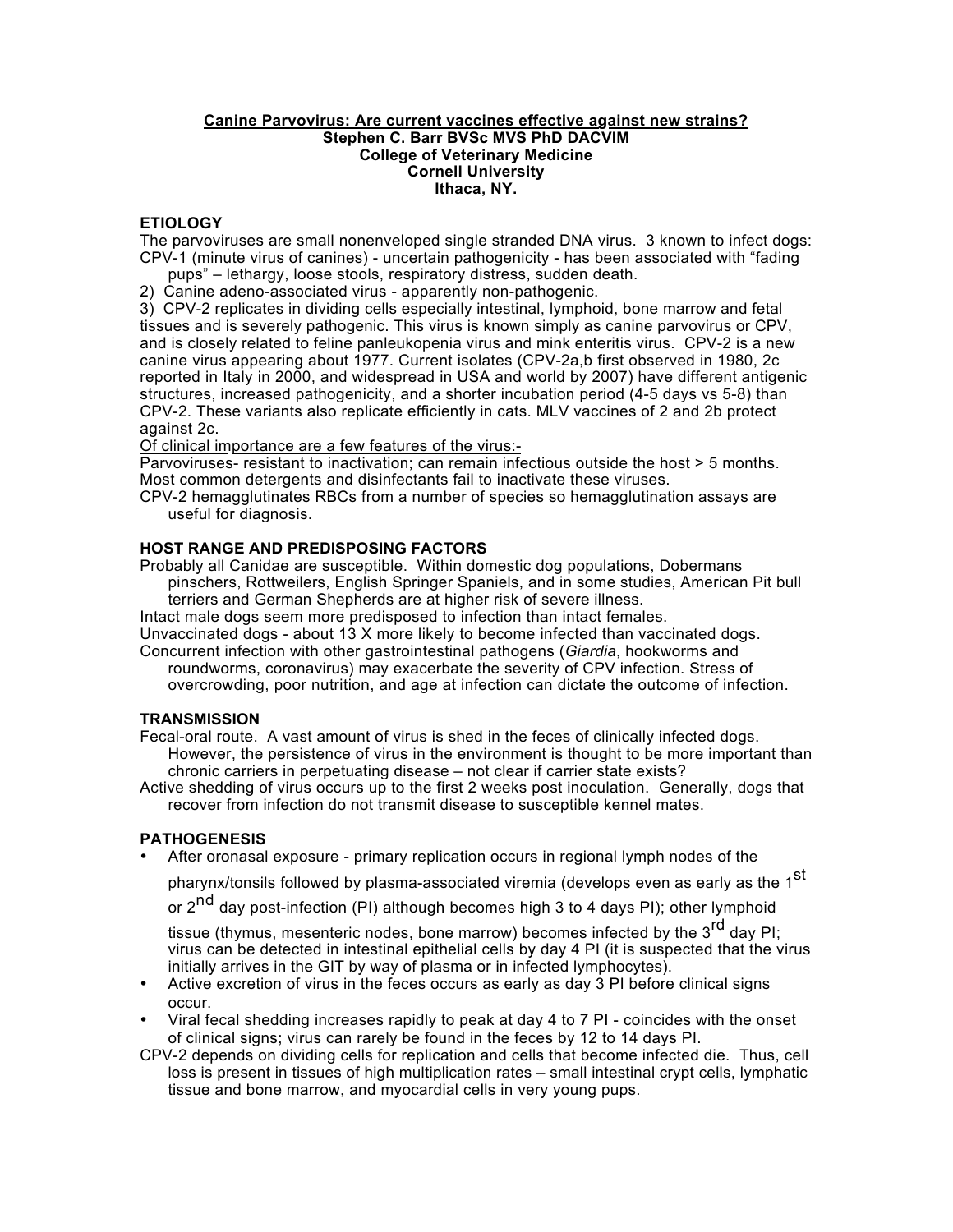Myocardial disease.

Age and immunity determine whether CPV infection results in myocardial disease or enteritis. Cardiac myocyte replication is sufficient enough only to support virus until 2 weeks of age.

Although myocarditis is seen in pups at 6 to 8 weeks of age, it is the result of infection several weeks earlier.

Myocardial disease is exceptionally rare in the US these days because most bitches (greater than 85% in one census in 1991 in the USA) are immune and the pups are protected by passive immunity in-utero or during the first weeks of life.

### Enteritis.

Commonly seen in pups 6 to 16 weeks of age.

- In the intestine, dividing crypts cells are primarily affected, as opposed to the cells at the tip of the villus (as seen in corona virus and rotavirus).
- As the enteric cells move up the villus to be lost at the tip they are not replaced from below resulting in the lesion seen in CPV-2 infection.
- In severely clinically affected dogs, the crypt cells and lymphoid cells in Peyer's patches are destroyed faster than they can be replaced.

Nearly all signs occur because of crypt cell and lymphoid/bone marrow destruction. It will take 2 weeks before this damage can be repaired.

# Bone Marrow effects.

Of major clinical importance is the effect CPV-2 infection has on bone marrow. CPV-2 infection causes necrolysis of the myeloid and erythroid stem cells in marrow.

- Because of the long half-life of RBCs, few effects are seen on RBC indices although anemia may be seen from blood loss from the bowel.
- Leukocyte counts reflect both peripheral consumption and myeloid destruction. In severe disease there is progressive reduction in leukocyte numbers from day 3 to 5 PI.
- Neutropenia, toxic changes in neutrophils, degenerative left shift and often absolute lymphopenia occurs concurrently with the onset of clinical signs (6 days PI).

In recovery, leukocytosis + left shift often predict a successful treatment outcome. Recently reported that WBC count > 4.5, lymphocyte count > 1, monocyte count > 0.15,

eosinophil count > 0.1 with a left shit are accurate predictors of a good outcome.

*Neutrophils:* Survivors develop a left shift (usually degenerative): non-survivors don't.

*Lymphocytes:* Get marked rise in lymphocyte in 1<sup>st</sup> 24 hrs post-admission in survivors.

[more significant than total WBC count]

*Monocytes:* Quicker production time (3 days compared to 6 days for PMN). So increases in monocytes usually precede those of PMNs.

*Eosinophils:* Good prognostic indicator when appear especially after 48hrs postadmit.

Neurologic effects.

• Cerebellar hypoplasia (common in kittens infected with feline panleukopenia virus) occurs in dogs (also due to neonatal infection) but is very rare.

### **CLINICAL SIGNS**

**C**an be extremely variable dependent on age (under 3 months), immunity, co-pathogens (parasites, enteric bacteria, viruses), and infective dose.

Crowding, poor sanitation reduces the chances of successful immunization in kennels but do not enhance disease in individuals.

Signs can vary even within single litters.

Viral dose and antigenic type can influence intensity of illness. Pups infected with CPV-2a or 2b can die acutely even before diarrhea has developed.

### Classically:

**Depression**, **anorexia**, **vomiting**, with or without pyrexia are initial signs.

Dogs vomit repeatedly, sometimes with roundworms in vomitus.

- Then **mucoid to then bloody diarrhea** develops. Although many clinicians claim they can "smell" a parvovirus case walk in the door, the character of the vomitus and diarrhea do not distinguish it from other enteritides.
- Severe **lymphopenia** even to absolute lymphopenia is common and helps distinguish the disease from other causes of severe diarrhea (Hemorrhagic Gastroenteritis, Salmonellosis).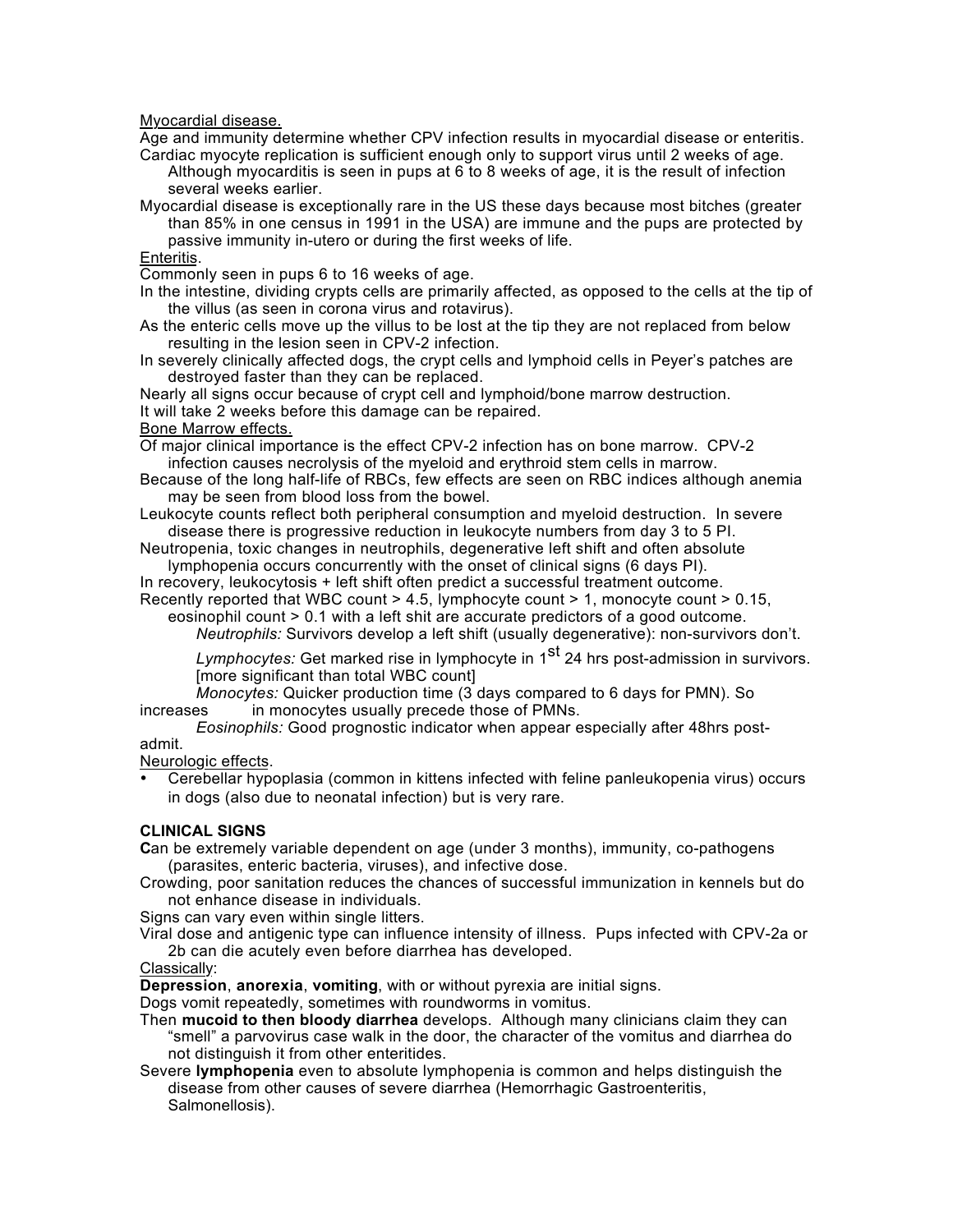#### **Neutropenia** may also be present.

- With diarrhea, severe **dehydration, weight loss, abdominal discomfort and pain** are consistent features.
- Dogs may present in endotoxic shock or disseminated intravascular coagulation. These are extremely difficult to save and require 24-hour intensive care.

### **DIAGNOSIS**

- Young pups under 16 weeks old, particular breeds affected (Rottweilers, Dobermans, English Springer Spaniels), kennels, acute onset of typical signs with lympho/neutropenia (sometimes absolute).
- The progression of leukopenia can help to set a prognosis. When band cells appear in the blood smear, prognosis improves markedly.
- Blood chemistry reflects dehydration and electrolyte disturbances (hypokalemia, hypoglycemia).
- Virus can be detected in stools for 2-4 days after onset of disease by commercial fecal ELISA tests that appear to be highly specific and sensitive. Blood in the stool may give false negatives due to antibody binding virus in stool.
- Again, remember that virus shedding in feces occurs 3-4 days PI, reaching a peak about the time clinical signs first occur, and stops 8-12 days PI.

### **MANAGEMENT AND TREATMENT**

- The most important principle of therapy is to address the tremendous fluid loss associated with diarrhea and vomiting, and prevent secondary bacterial infections.
- Replace fluid loss. First, assess dehydration. Dehydration less than 5% is difficult to appreciate clinically. Most dogs with diarrhea and vomiting from CPV infection are 8 to 10% dehydrated as indicated by **sunken eyes** in orbits, **prolonged capillary refill time**, **dry mucous membranes**, **signs of shock** (increased heart rate, weak pulses), **skin tenting**. Simple laboratory tests help: A **PCV** and **Total Plasma Protein** are useful but will be also affected by blood loss (diarrhea). **Urinalysis** should show markedly concentrated urine (> 1.030). It is essential to realize that little or no change can occur in laboratory values in severely dehydrated animals**. Estimate fluid volume to be replaced** (% dehydration X body weight in  $Ka =$  liters of fluid to replace). Also add in estimated **ongoing losses** (diarrhea and vomiting) as well as "**normal" (insensible and sensible) losses** (about 15ml/kg/day). Use a balanced fluid, such as Lactated ringers, Plasma-Lyte, Normosol, or 0.9% sodium chloride supplemented with dextrose and potassium. Fluids containing dextrose is usually indicated especially in small puppies (Chihuahuas), and may need to be preceded by a bolus in some cases.
- Route of administration. If can, **always** administer fluids to CPV-infected dogs by the IV route. Avoid the subcutaneous route especially in leukopenia animals as can introduce infections. Avoid oral route at least until 24 hours after vomiting has stopped and preferably after diarrhea has stopped.
- Replace electrolytes hypokalemia is not always present but whole body depletion of potassium will occur during the illness due to no oral intake, increased loss in feces, and renal loss. Put in IV fluids not to exceed 0.5 mEq/kg/hr. Use Scott's table to calculate how much K to add. However, generally 20 to 30 mEq/L can be added to fluids. Dogs with severe and persistent diarrhea can suffer from hyponatremia and hypochloremia which will be replaced with balanced fluids.
- Correct acid-based abnormalities. Dogs may be acidemic (due to dehydration and bicarbonate loss and diarrhea if not much vomiting) or alkalotic (loss of gastric acid from vomiting), but rapid IV fluids will usually replace deficit. There is no need to use bicarbonate or ammonium chloride to off set acid-base abnormalities.
- Prevent secondary bacterial infection. Use broad spectrum antibiotics against enteric bacteria, especially in leukopenic animals. Enteric *Clostridium perfringens* frequently proliferates in dogs with CPV. Cephalosporins, enrofloxicins, or combinations such as IV ampicillin and gentamicin (NOTE: probably best combination **but** do not give gentamicin to dehydrated dogs unless can monitor urine and BUN). In less severe cases, oral metronidazole has been used. Be aware however that CPV-infected dogs with CPV on extended antibiotic therapy have developed oral and intestinal candidiasis.